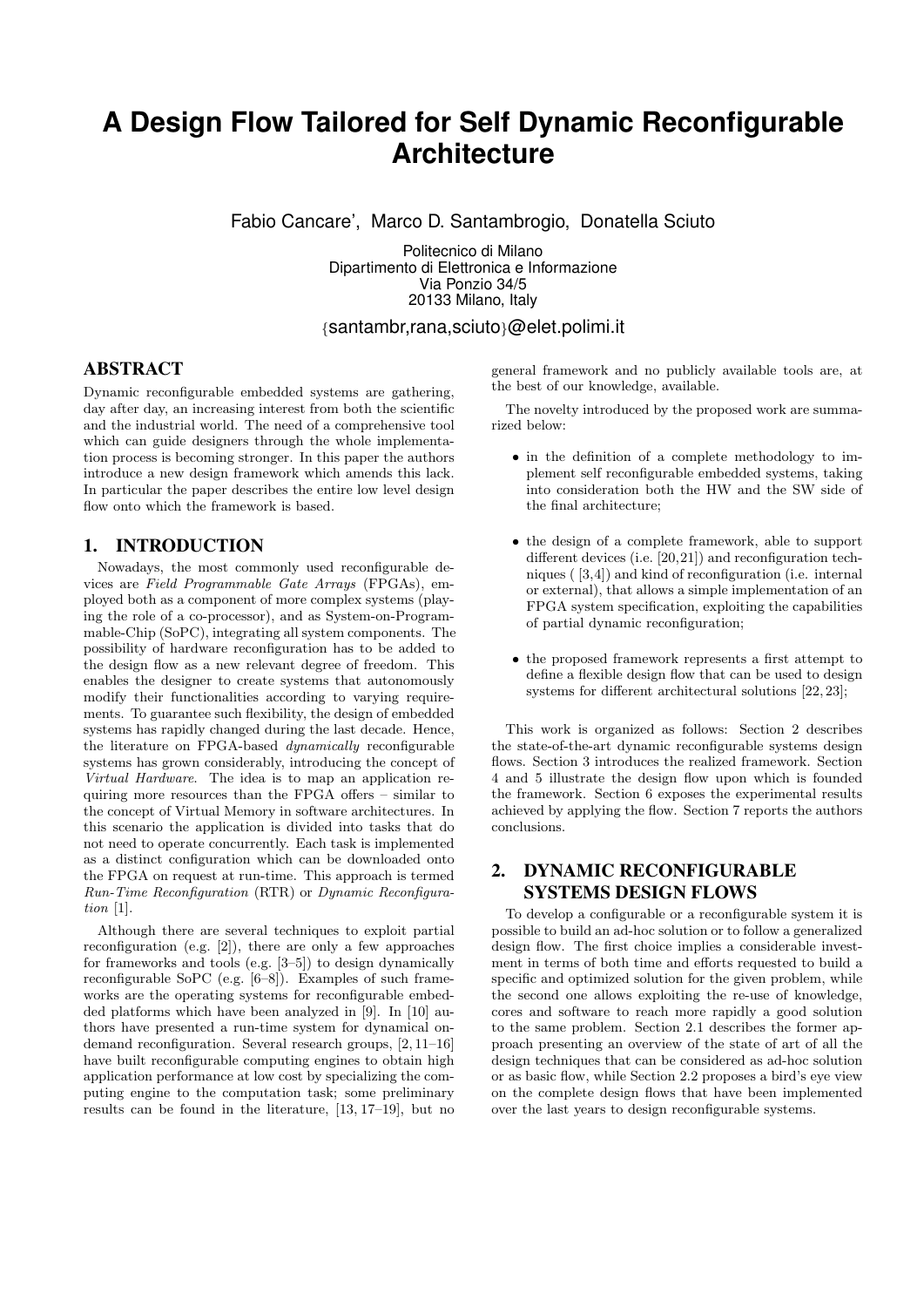# 2.1 Basic Flows

From a general point of view, as described in [3], partial reconfiguration can be performed following two different approaches: module-based or difference-based. The module-based approach is characterized by the division of reprogrammable devices in a certain number of portions, called reconfigurable slot. In this scenario it is possible to reconfigure one or more slots with a hardware component called module, which is able to perform a specific functionality. Obviously, the modules contained in slots that are not involved in the reconfiguration task do not have to stop during the reconfiguration process. The *difference-based* approach, instead, does not require slots and modules definition, but it is suitable only when two distinct configurations do not differ enough. The most general design approach for dynamically reconfigurable embedded systems, described in [24], is the modular-based design. This approach is strongly connected to the module-based reconfiguration approach and it is based on the idea of a design implemented considering the system specification as composed of a set of several independent modules (called IP-Cores, Intellectual Property-Cores) that can be separately synthesized and then assembled to produce the desired system.

Nowadays, a novel design flow based on the module-based approach has been introduced: the Early Access Partial Reconfiguration (EAPR) [4] . This approach extends the previous one, introducing three new features:

- Signals belonging to the base design can cross partially reconfigurable region without employing bus-macros;
- Reconfigurable rectangular regions can assume an arbitrary height. Unfortunately this feature can not be exploited by devices  $1$  which do not support 2D reconfiguration
- Virtex-4 [25] devices are now supported.

However, EAPR does not represent a revolution in the reconfigurable system world. It relaxes design constraints but at the same time it increases routing complexity and, moreover, it loses the advantages achieved through reallocation [26, 27].

#### 2.2 Generic Flows

In [23], authors proposed a design flow, named Caronte, based on the module-based approach, able to support Virtex, VirtexII and VirtexIIPro Xilinx devices [21]. The flow was mainly composed of the three phases:

- HW-SSP (Hardware Static System Photo) Phase: every possible configuration assumed by the FPGAs, is computed. From this point of view each state can be considered as a global representation of the whole system. The only input of this phase is a partitioned system specification.
- Design Phase: all the information needed to compute the reconfiguration bitstreams are collected. These bitstreams will be later used to physically implement the embedded reconfiguration of the FPGA. Aim of this phase is to identify the structure of each reconfigurable block and to solve all the placement and communication problems.

• Bitstream Creation Phase: the output of this phase consists of a set of bitstreams ready to be loaded on the FPGA and able to configure the reprogrammable device with the corresponding states, defined in the previous phases.

The RECONF2 project [28] aim is to allow implementation of adaptive system architectures by developing a complete design environment to exploit the benefits of dynamic reconfigurable FPGAs. A set of tools and associated methodologies have been developed to accomplish the following tasks: automatic or manual partitioning of a conventional design; specification of the dynamic constraints; verification of the dynamic implementation through dynamic simulations in all steps of the design flow; automatic generation of the configuration controller core for VHDL or C implementation; dynamic floorplanning management and guidelines for modular back-end implementation. The steps that characterize this approach are the partitioning of the design code, the verification of the dynamic behavior and the generation of the configuration controller. The main limitation of the RECONF2 solution is that it does not provide the possibility of integrating the system with both a hardware and a software part, since both the partitioned application and the reconfiguration controller are implemented in hardware.

The works proposed in [29–31] are examples of modular approaches to the reconfiguration exploiting Xilinx modulebased [3] technique. The flow proposed in [29] is too humanbased, it requires continuous interaction with the designer, who must also be an expertise in partial reconfigurable design techniques. In [30] the reconfigurable computing platform is intended to be PC-based. In such a context the host PC will manage the transfer of bitstreams that reconfigure the underlying reconfigurable architecture, RA. The RA has been defined using a Xilinx FPGA which can be accessed using common PC buses. The Proteus framework does not substantially improve the design flow for partial reconfigurable architecture. It can be useful to develop applications that can take benefits from the proposed reconfigurable architecture and communication system, but it presents all the drawbacks which characterized the Xilinx standard modular-based flow. The PaDReH framework [31] aims at designing dynamically and partially reconfigurable systems based on single FPGAs. The flow is composed by three phases, but from available publications it can be inferred that only the last one has been implemented. The main contribution of this work can be found in the definition of a hardware core used to manage the reconfiguration.

In [5] two different techniques for implementing modular partial reconfiguration using Xilinx Virtex FPGAs are proposed and compared. The first method is the standard Xilinx flow [3]. The second technique has removed the monodimensional constraints and it can be considered as the ancestor of the EAPR [4] approach. This method, called Merge Dynamic Reconfiguration, is based on a bitstream merging process and reserved routing. Due to the reserved routing, it is possible to have statically routed signal to pass through a reconfigurable area since the static and the reconfigurable modules are placed and routed independently it is possible to reserve already used routing resources from the static core to prevent the reconfigurable module to use the same resources. In this context the separation between

<sup>&</sup>lt;sup>1</sup>Virtex, VirtexII and VirtexIIPro Xilinx FPGAs [21]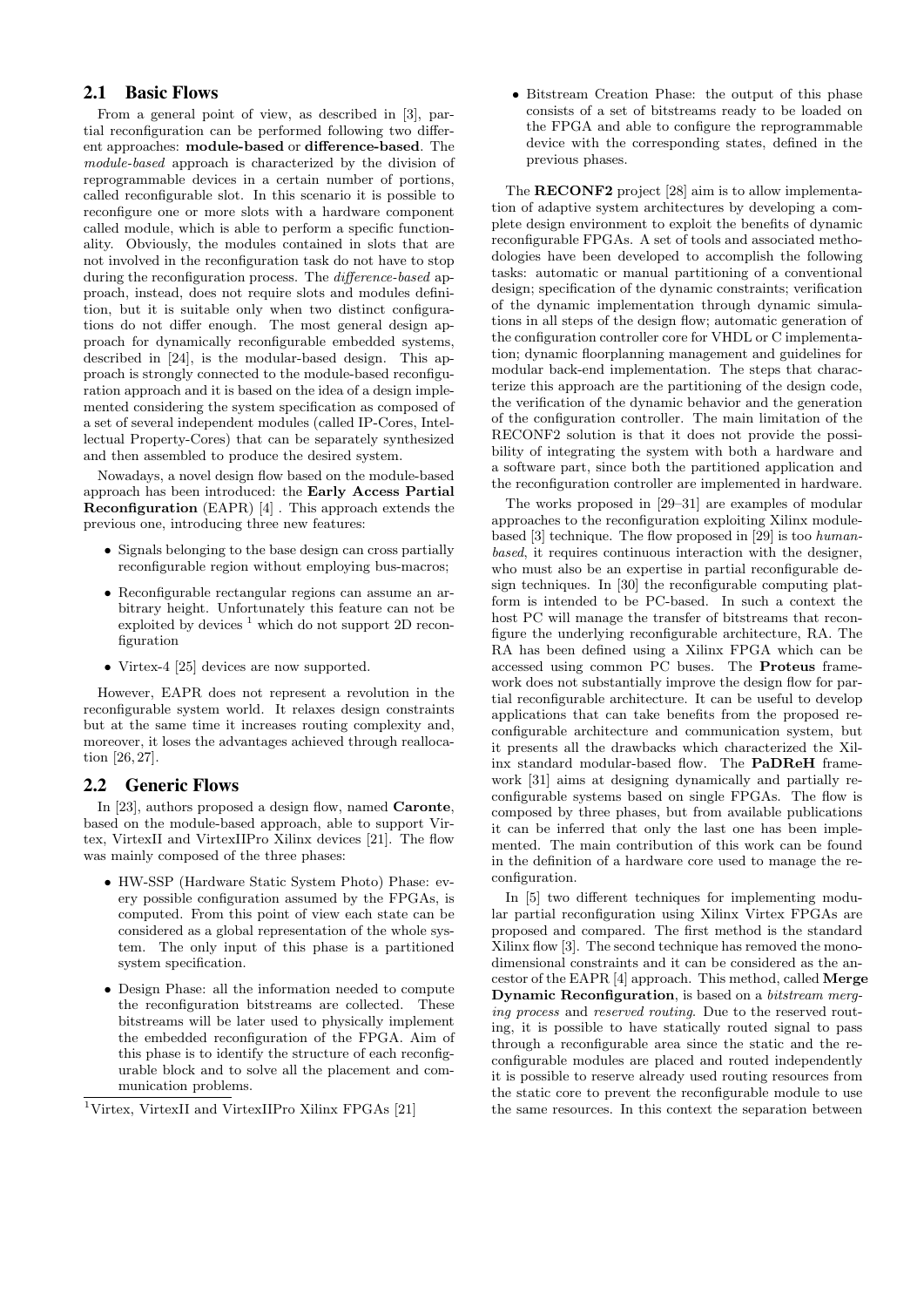the design of the static component and the reconfigurable ones is clearly stated but the drawback is the reduction in the freedom of the router. When partial reconfiguration bitstream are downloaded on the FPGA, the Merge Dynamic Reconfiguration approach does not write it directly to the reconfiguration memory but it reads back the current configuration from the device and it updates it with the data from the partial bitstream in a frame-by-frame manner, minimizing the amount of memory requested to store the bitstream. As a result it is possible to overlap two or more modules, allowing them to be shaped and positioned arbitrarily but the drawback is a dramatic increase of the reconfiguration time.

# 3. THE PROPOSED METHODOLOGY

The idea behind the proposed methodology is based on the assumption that it is desirable to implement a flow that can output a set of configuration bitstreams used to configure and, if necessary, partially reconfigure a standard FPGA to realize the desired system. One of the main strengths of the proposed methodology is its low-level architectural independence. The software side of the desired solution can be developed either as a standalone application or with the support of an OS such as Linux, enhanced with an additional support for reconfigurable hardware modules [7].

An initial flow, described in [32], has been extended and improved to define the framework. This complete framework allows to easily implementing FPGA system specifications using high-level front-ends such as Simulink and exploiting the capabilities of dynamic partial reconfiguration. The framework supports different devices as long as different reconfiguration techniques and different reconfiguration modes (internal or external, mono-dimensional or bi-dimensional). The design flow is composed by three phases: High Level Reconfiguration (HLR), Validation (VAL) and Low Level Reconfiguration (LLR). Aim of  $HLR$  is to analyze the input specification in order to find a feasible representation that can be used to perform the HW/SW Codesign. In the currently implemented framework, cores are identified by extraction of isomorphic templates used to generate a set of feasible covers of the original specification. Finally, the computed covers are placed and scheduled onto the given device. On the opposite, the goal of  $VAL$  is to drive the refinement cycle of the system design. Using the information provided by this phase, it is possible to modify the decisions taken in the first part of the flow to improve the development process. Finally, the last step that has to be performed is LLR, which goal is the definition of an automatic generation of the low-level implementation of the final solution that has to be physically deployed on the target device and that realizes the original specification.

#### 3.1 The methodological flow

Aim of the flow presented in this work is to generate the low-level implementation of the desired system in order to make it possible to physically configure the target device to realize the original specification. The flow is divided in three, concurrent, parts: the hardware (HW) side, the reconfigurable (RHW) side and the software (SW) side. A diagram showing the whole process is presented in Figure 1.

# 4. THE FLOW: HW AND RHW SIDES

The first steps that must be performed in the HW and RHW sides are the HDL Core Design and the IP-Core Generation. The latter phase extends the cores description with a communication infrastructure that makes it possible to interface them with a bus-based communication channel. After these steps, the static components of the system are synthesized together to realize the static architecture, while the reconfigurable components are handled separately as reconfigurable IP-Cores. In order to implement the correct communication infrastructure between the static component and the reconfigurable ones, the component placement constraints need to be known. Therefore, before the generation of the HDL description of the overall architecture the placement constraints phase must be executed.

# 4.1 System Description Phase

The first phase of the flow consists in the creation of all the necessary files used to describe the reconfigurable system. This phase accepts as input the VHDL descriptions of the core logic used to implement the desired application and the system description file containing the information regarding the overall solution (i.e. the number of reconfigurable slots, the need of the runtime relocation support). It is possible to identify four different set of files used to describe the corresponding four basic architecture components: the reconfigurable side, the static side, the communication infrastructure and the overall system architecture. The system description phase has been organized into four different subsequent steps: the IP-Core generation and the system architecture generation, described below.

#### *4.1.1 The IP-Core generation*

Aim of this phase is to build complete IP-Cores from their core logic. This task is automatically performed through a tool [33] which performs three steps: registers mapping, address spaces assignment and signals interfacing. The registers mapping step is needed because each core may have different (number, type, size) set of signals, therefore this phase creates the correct binding between the register defined in the core logic and the one that have to be created inside the new IP-Core. During the second step each register, mapped to a standard signal, is assigned to a specific address, allowing addressing a specific register through the address signals. In the last step target bus signals are mapped to registers. After the execution of this sequence of steps, the IP-Core is ready to be bound to the target bus and has a proper interface. Experimental results reported in Section 6 show that interface overhead is acceptable, especially when the core size is relevant. The generated IP-Cores will then be provided as input to the Reconfigurable Modules Creator or to the EDK System Creator tools, according to their nature, static or reconfigurable, as defined in the system characterization file.

#### *4.1.2 System architecture generation*

Once the IP-cores are ready, the system architecture generation can start. Since the basic structure of a self reconfigurable architecture is made of two different parts (a static part and a reconfigurable one), there are two tools in charge of creating these portions: the reconfigurable modules creator accepts as input the reconfigurable IPcores and it provides as output the VHDL description of the corresponding reconfigurable modules. The static system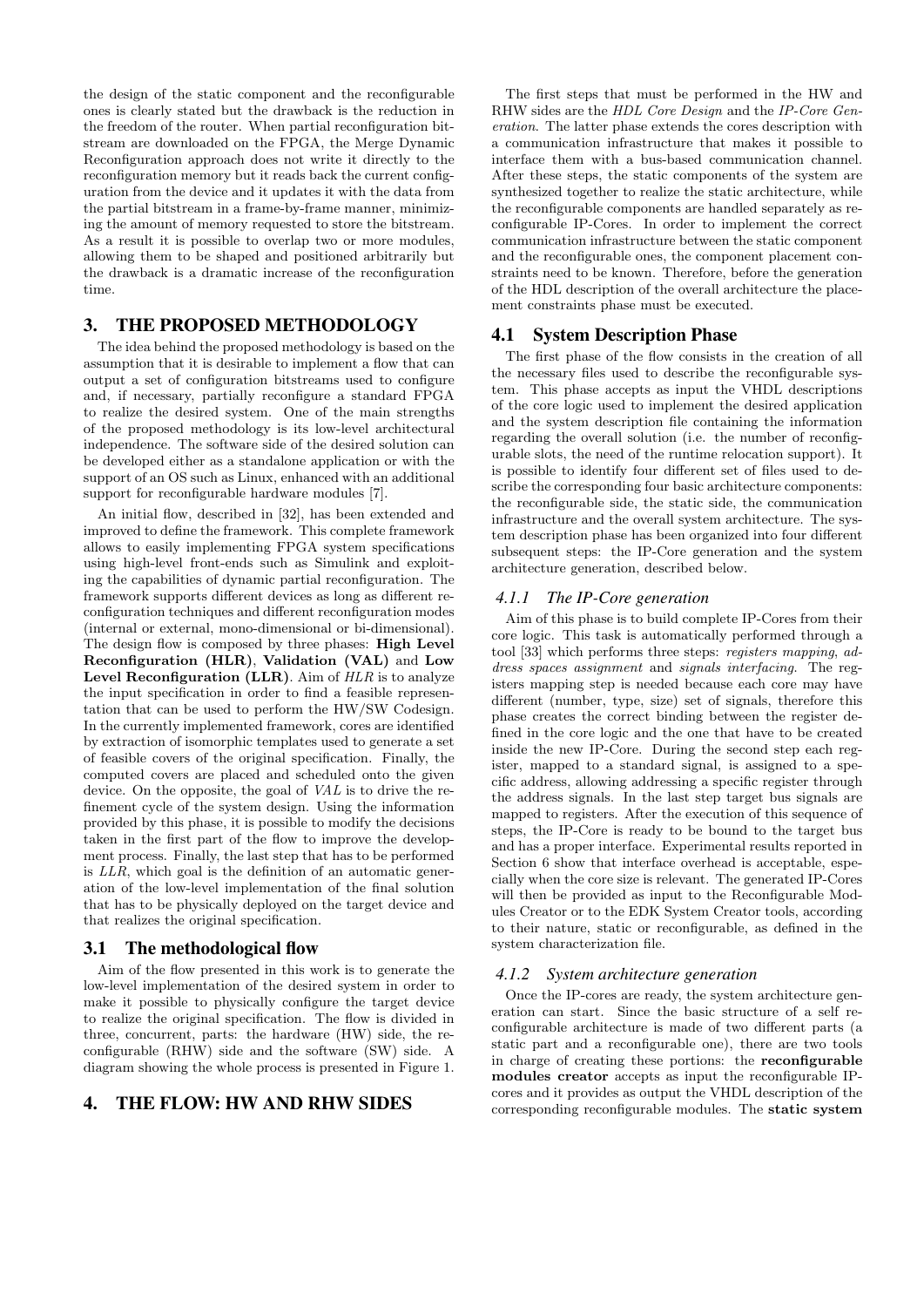

Figure 1: The enhanced Caronte design flow overview

creator takes as inputs the base EDK-architecture used to define the core of the static side and the static IP-cores. The static system creator provides as output the description of the whole static part.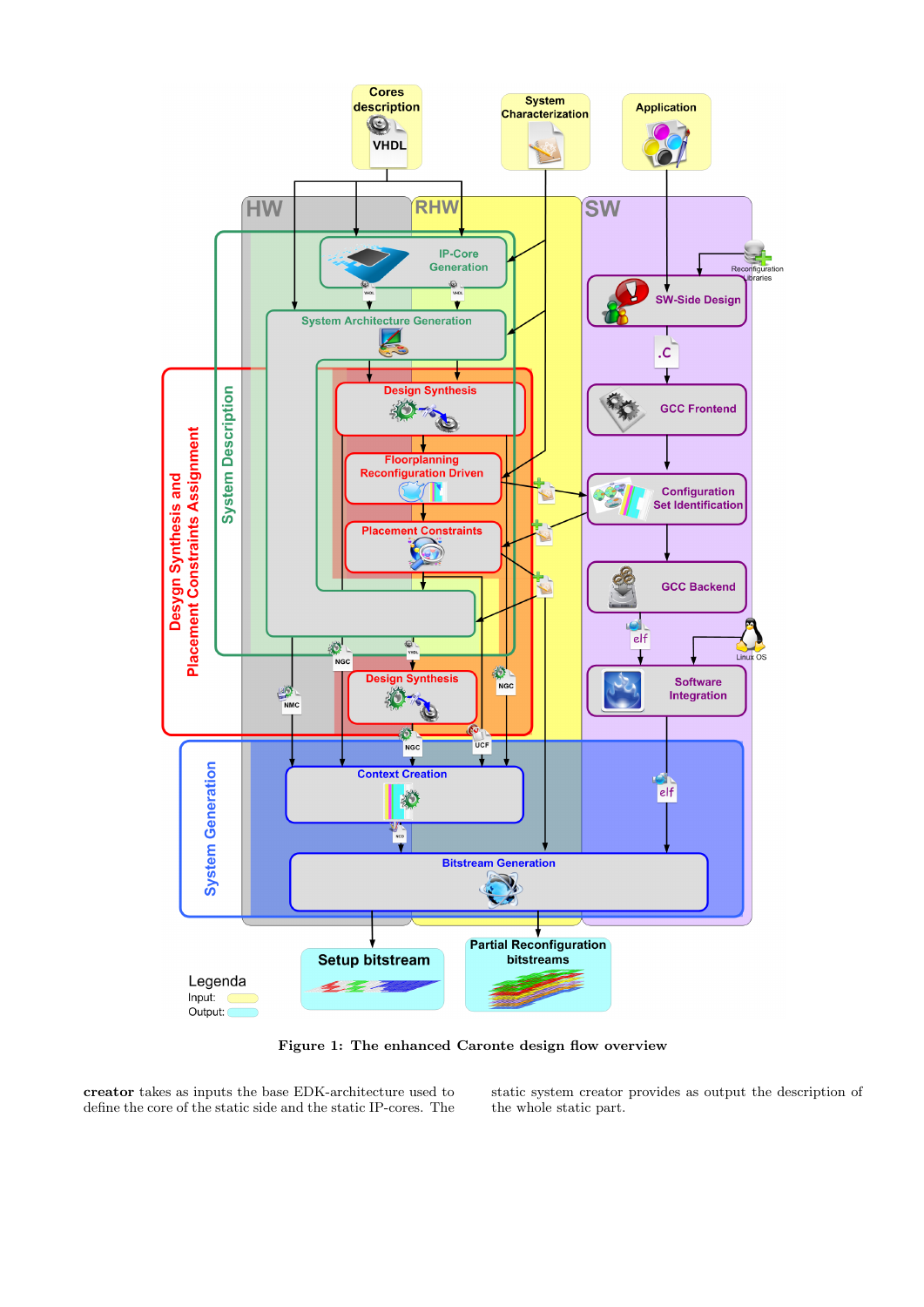The next two stages of the System Description phase come after the Design synthesis and Placement Constraints Assignment phase, because they required placement information regarding the layout of the overall architecture.

The communication infrastructure creator tool takes as input the placement constraints identified by the *design* synthesis and placement constraints assignment phase and the information regarding the communication protocol that has to be implemented and it provides as output the corresponding macro-hardware used to implement the communication infrastructure.

Finally, the architecture generator creates the VHDL description of the top architecture where the static component, the communication infrastructure and the necessary reconfigurable components are instantiated.

Experimental results have shown that the most time consuming stages are the static system creation stage and the architecture generation stage. Table 1 reports the results of a set of experiments where the static side of the architecture has been designed using two different processors: the PowerPC 405 and the Xilinx Microblaze. The first column reports the main characteristics of the static part of architecture under test. For example VP7MB1 means that the target FPGA chosen to implement the final solution is the Xilinx Virtex II Pro 7 (VP7) and that the processor instantiated in the static side was a Xilinx Microblaze. Suffixes 1 and 2 characterize different static architectures, where different means that they have been defined using different sets of IP-Cores.

Table 1: Static Part Time Requirements

|                                 | Parsing |    | Static       |    | Top  |    |
|---------------------------------|---------|----|--------------|----|------|----|
|                                 | (ms)    | %  | (ms)         | %  | (ms) | %  |
| VPTMB1                          | 13981   | 44 | 13666        | 43 | 3783 | 12 |
| VP7MB <sub>2</sub>              | 16489   | 41 | <b>16490</b> | 41 | 6776 | 17 |
| VP7PPC1                         | 21339   | 47 | 18989        | 42 | 4964 | 11 |
| VP7PPC2                         | 22262   | 41 | 22901        | 43 | 8476 | 16 |
| VP20PPC1                        | 15413   | 42 | 16533        | 45 | 4841 | 13 |
| VP20PPC2                        | 17292   | 42 | 16898        | 41 | 7135 | 17 |
| V <sub>4</sub> M <sub>B</sub> 1 | 11631   | 42 | 11915        | 43 | 3937 | 14 |
| V <sub>4</sub> M <sub>B2</sub>  | 13642   | 38 | 14755        | 42 | 6989 | 20 |

# 4.2 Design synthesis and Placement Constraints Assignment Phase

Aim of this phase is the definition of the placement constraints such as the position of the reconfigurable slots or the physical location of bus-macros.

#### *4.2.1 Design Synthesis*

This stage is used to synthesize each system module in order to estimate the resources that will be required to define the corresponding configuration code.

# *4.2.2 Floorplanning Reconfiguration Driven*

This stage defines the area constraints for each configuration code. Since to every configuration code are associated the corresponding resource constraints computed during the design synthesis phase, it is possible to identify a floorplanning constraint that take into consideration both the resource requirements and the constraints introduced by the reconfigurable scenario (i.e. working with a Xilinx device, a width constraint multiple of 4 slices [3,4]). Hence the floorplanning reconfiguration driven stage provide as output an area constraint aware of all the constraints introduced by the reconfiguration scenario.

#### *4.2.3 Placement Constraints*

Aim of this stage is the identification of the placement constraints that will be used to implement each configuration code. The floorplanning reconfiguration driven stage provide a set of feasible area constraints, but the problem that still needs to be solved is the identification of the placement constraints taking into consideration the fact that those configuration codes are not configured as single core on the reconfigurable device, but they have to share the reconfigurable resources with other configuration codes. The UCF Builder and Analyzer (BUBA) tool takes as input the starting area solutions computed by the previous stage, a static scheduling of the application and the information regarding the reconfigurable device that has to be used to implement the desired design. All this information is provided in the system characterization file. Due to these parameters BUBA assigns, using a greedy algorithm, the placement constraints to each module trying to minimize the number of reconfigurations [34]. This is possible due to the fact that a module can be executed at different times and not only once. In such a scenario there might be a placement solution able to keep configured a configuration code on the reconfigurable device, without affecting the quality of the schedule, without having to reconfigure the same module twice or more just because it is no longer available on the reconfigurable device. Once the new placement constraints are defined these information are stored into the system characterization file and into the UCF file and provided respectively to the system architecture generation stage in the *System Description* phase to implement the correct communication infrastructure and to the context creation stage in the System Generation phase.

#### 4.3 System Generation Phase

The previous two phases produce all the necessary files (i.e. HDL descriptions, UCF file, macro-HW definitions, etc) describing the desired system. The last phase of the flow is the *System Generation* phase. It can be used to support both Xilinx EAPR [4] and Module-based [3] reconfigurable architecture design flows. This phase is divided in two different stages: the Context Creation and the Bitstream Generation.

#### *4.3.1 Context Creation*

The Context Creation phase is organized into three different stages: Static Side Implementation, Reconfigurable Modules Implementation and Context Merging. The first one accepts as input the HDL files<sup>2</sup> generated during the system description phase and the placement information defined via the design synthesis and placement constraints assignment phase. Aim of this stage is the physical implementation of the static side of the final architecture. The placement information of this component will be provided as input to the Context Merging phase of the final architecture. A second output, working with the EAPR flow, is represented by the information of the static side components

 $^2 \rm NMC$  and NGC files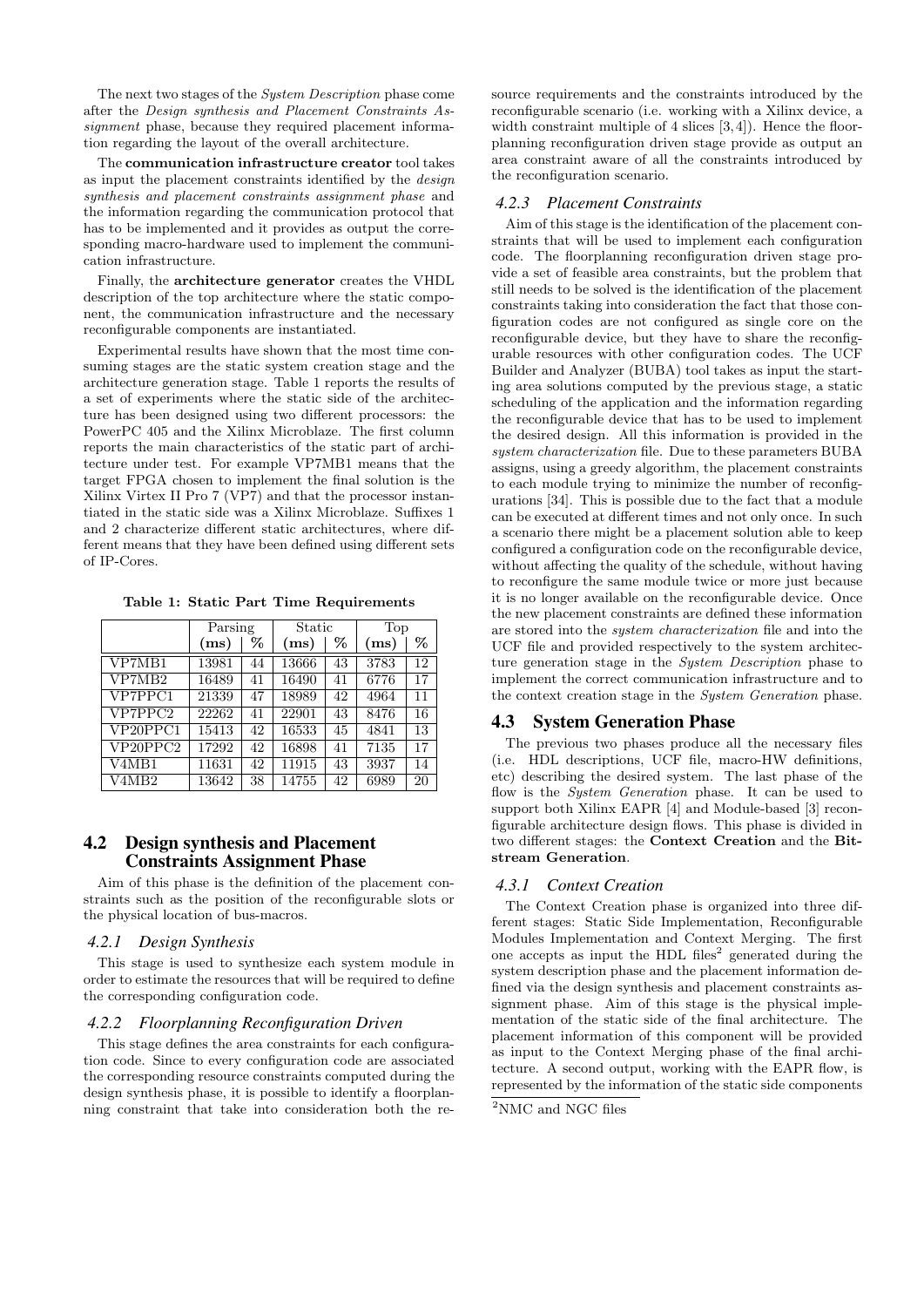that are placed into the reconfigurable modules region (i.e. routing, CLBs usage). The Reconfigurable Modules Implementation stage needs as input the placement information for each module and the corresponding VHDL files defined during the previous two phases. This stage defines the physical implementation of each reconfigurable component. It is composed by three different steps: the NGDBuild, the mapping and the final place and route stage. The Reconfigurable Modules Implementation stage needs to be executed for reconfigurable component. Finally, the Context Merging stage produces as result the merging of the outputs produced by the two previous stages.

#### *4.3.2 Bitstream Generation*

The last stage, Bitstream Generation, creates a complete bitstream of the top architecture that configures the system and a set of empty modules. Then for each module two partial bitstreams have to be created: one is used to configure it over an empty module and another one to restore the empty configuration.

### 5. THE FLOW: SW SIDE

A dynamic reconfigurable architecture often needs software integration to control the scheduling of the reconfiguration. This kind of tasks can be implemented either as a stand-alone software application or through an Operating System (OS) that provides reconfiguration mechanisms. In the proposed methodology the latter method is chosen, since it is more flexible and powerful. The first steps that must be performed in the SW side are the development of a reconfiguration control application and the development of a set of drivers to handle both the reconfigurable and the static components of the system. All these software applications are compiled for the processor of the target system. The compiled software is then integrated, in the Software Integration phase, with the boot-loader, with the Linux OS and with the Linux Reconfiguration Support (LRS). The LRS extends a standard Linux OS by adding support for PLDs full and partial dynamic reconfiguration. Once the bitstreams created by the Bitstreams Generation phase are available, the last step of the proposed flow can be performed. It is called the Deployment Design phase, it generates the final solution, which is made by the initial configuration bitstream, the partial bitstreams, the software part (boot-loader, OS, Reconfiguration Support, drivers and controller) and the deployment information that will be used to physically configure the target device.

#### 6. EXPERIMENTAL RESULTS

This section presents different examples to prove the effectiveness and the quality of the proposed methodology. Tables are not exhaustive for conciseness reasons; they report results concerning only the most interesting phases.

Table 2 presents some results relative to the tool used during the IP-Core generation phase. The set of tests is composed by several types of components, starting from simple core like IrDA interface to more complex core such as Complex ALU. For each test the table shows the resource needed by the logic core and by the generated IP-core in terms of 4-input LUTs and slices. Also, the table shows the completion time for every test, which is almost constant and on the average is of 0.065 seconds.

Table 2: IP-Core generator tool tests

| IP-Core                   | 4-input luts | Perc. | <b>Occupied Slices</b> | Perc. | Time (s) |
|---------------------------|--------------|-------|------------------------|-------|----------|
| Core: Mult1               | 30           | $0\%$ | 26                     | $1\%$ |          |
| IP-Core: Mult1            | 172          | $2\%$ | 122                    | $2\%$ | 0.049    |
| Core: Mult2               | 64           | $1\%$ | 37                     | $1\%$ |          |
| IP-Core: Mult2            | 339          | 4%    | 205                    | 4%    | 0.053    |
| Core: IrDA                | 15           | $1\%$ | 11                     | $1\%$ |          |
| <b>IP-Core: IrDA</b>      | 146          | $1\%$ | 103                    | 2%    | 0.045    |
| Core: FIR                 | 273          | $2\%$ | 153                    | $3\%$ |          |
| <b>IP-Core: FIR.</b>      | 308          | 3%    | 173                    | 3%    | 0.058    |
| $Core: \overline{AES128}$ | 4124         | 42%   | 2132                   | 43%   |          |
| IP-Core: AES128           | 4314         | 44%   | 2250                   | 46%   | 0.075    |
| Core: RGB2YCbCr           | 1028         | 10%   | 913                    | 18%   |          |
| IP-Core: RGB2YCbCr        | 848          | 9%    | 940                    | 19%   | 0.063    |
| Core: Complex ALU         | 1750         | 18%   | 950                    | 19%   |          |
| IP-Core: Complex ALU      | 2089         | 21%   | 1079                   | 22%   | 0.071    |

To validate the subsequent phases of the flow, different examples have been developed. Aim of those examples is to prove that the proposed flow is not only platform independent but it can be used to design different reconfigurable architectures, adopting internal or external reconfiguration; it is processor-independent (i.e., PowerPC or Microblaze) and it can work with different reconfigurable constraints (i.e., the 1D for the Virtex and Spartan FPGAs and the 2D for the Virtex4 devices).

The target device of the first two examples is a Virtex-II Pro VP20 FPGA, integrated in an Avnet Evaluation Board; the first example relies on a Microblaze soft-processor implemented in the static part of the design. The second example is based on the PPC 405 hard-processor embedded into the FPGA. The target device of the last two examples is a Virtex-4 FX12 FPGA mounted on a Xilinx Development Board; as for the previous case, the two examples are based respectively on a soft-core and on a hard-core. The number of reconfigurable slots used for every example is four. Furthermore, in all examples, the reconfigurable and the static regions have been submitted to several tests in which their size has been incrementally decreased, in order to achieve different shapes for each one of them. The approach proposed in this paper has been applied to automatically develop several reconfigurable architectures. All these architectures have been successfully tested on the target devices.

The latency of the whole architecture mainly depends on the hardware reconfiguration latency, which is directly proportional to the size of the requested module. Several cores, spanning from simple functional units to more complex ones such as RGB converter, FIR (the last two have been used as part of a complete edge detector system), have been implemented as reconfigurable components. Their size span from 113 slices for a simple squarer to 4314 slices for an AES128 module. What determines the latency, however, is the number of CLB columns that must be reconfigured. This number is varied, during the tests from 1 column to 12 columns.

## 6.1 A complete application

In this section it is described a complete application typical of the Image Processing area. Several applications in this domain are characterized by data intensive kernels that involve a large number of repetitive operations on input images. These kernels can be implemented on PLDs, since computational intensive tasks are mapped onto the reconfigurable hardware. The application chosen to validate the overall solution is the edge detection problem, computed on sequential frames.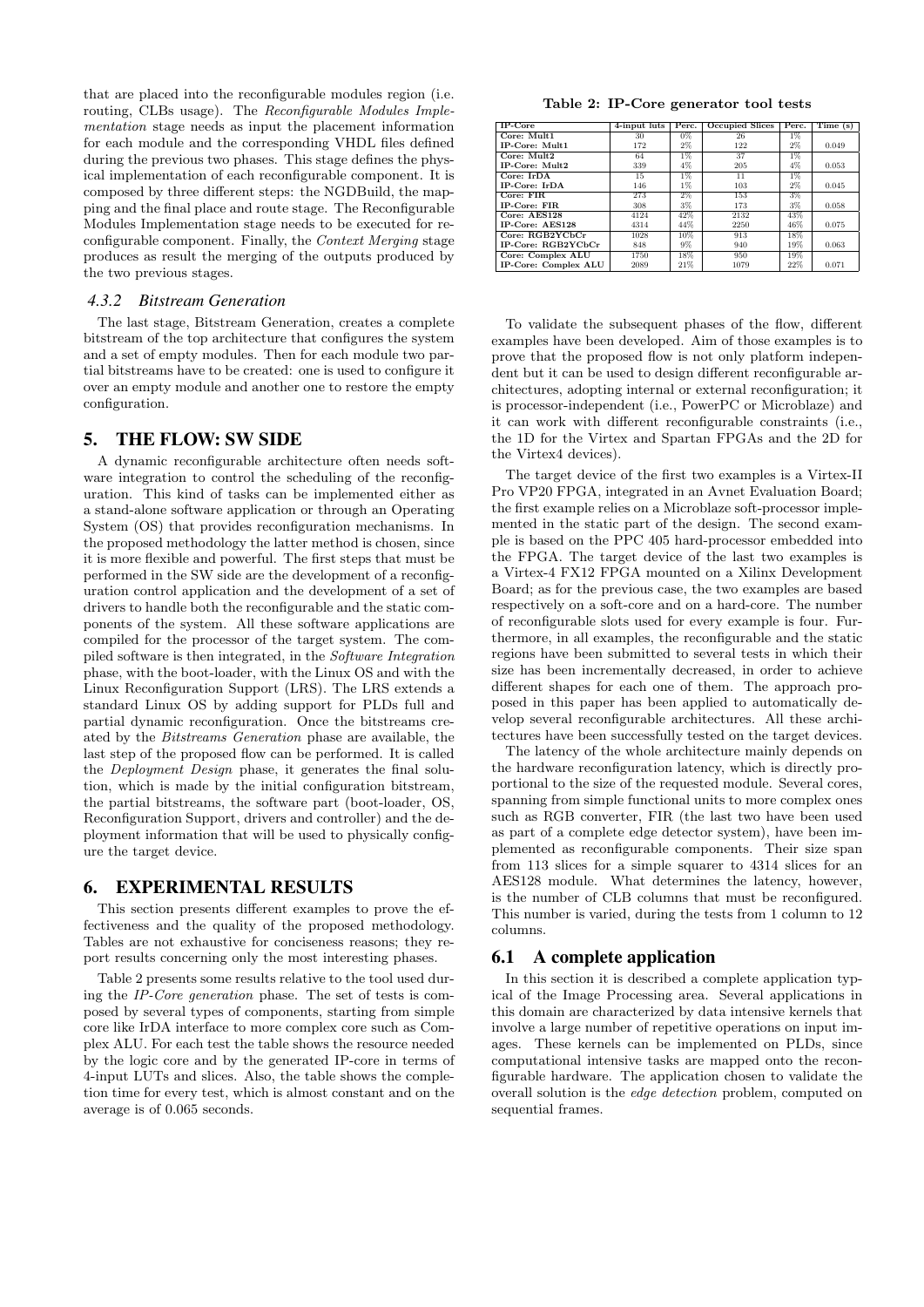The edge detector used in these experiments is the Canny edge detector, which is composed by four main blocks: image smoothing  $(f_a)$ , gradient computation  $(f_b)$ , non-maximum suppression  $(f_c)$  and finally the hysteresis threshold  $(f_d)$ .



Figure 2: Canny edge detector execution model.

The model adopted is similar to the one proposed in [35]. The idea is to iterate the execution of each module a certain number of times, and in order to obtain modules whose running time is comparable to the reconfiguration time of other modules, thus hiding reconfiguration overhead, as shown in Figure 2. The image smoothing (FIR) phase is necessary to remove the noise from the image. The image gradient, computed by applying the filter function with a window-approach, is used to highlight regions with high spatial derivatives. Next, the intensity value image and the direction value image, are computed during the nonmaximum suppression stage. At this point it is obtained an image with approximate edges detected, which are often corrupted by the presence of false-edges. In order to delete these non-edges the gradient array is now further reduced by hysteresis.

The most computationally expensive parts of the system are the image smoothing filter (FIR), the image gradient and the hysteresis. These functions have been implemented in VHDL and they have been plugged into the self reconfigurable architecture. The resulting system is composed of four modules. The distribution of the application functions into these modules is presented in Table 3.

Table 3: Modules partitioning.

| Tasks          | <b>Application Functions</b>               | Occupied Slices   Percentage |     |
|----------------|--------------------------------------------|------------------------------|-----|
| m <sub>1</sub> | Static Side, non-maximum suppression $f_c$ | 2662                         | 54  |
| m <sub>2</sub> | image smoothing (FIR) $f_a$                | 245                          |     |
| m <sub>3</sub> | gradient $fb$                              | 2168                         | 44  |
| m <sub>4</sub> | hysteresis $f_d$                           | 5343                         | 108 |

Module  $m_1$  contains the static side, i.e., the PowerPC core and all the interface infrastructures as well as the function  $f_c$  (non-maximum suppression). The other three tasks correspond to one IP-Core implemented with reconfigurable hardware. The resource requirements of these IP-Cores are shown in last two columns of Table 3. As a result,  $m_1$  is extended to support both  $f_c$  (non-maximum suppression) and  $f<sub>d</sub>$  (hysteresis). This move does not incur in any additional overhead for the realization of module  $m_1$ . Module  $m_1$  already contained one application function  $(f_c)$ . Therefore, necessary computational resources (a PowerPC core) and communication components to correctly interface the software functions with the IP-Cores have already been created and accounted for. The newly added application function  $f_d$ will also use this existing infrastructure. With this solution, hardware reconfiguration has to be taken into account because the static portion of the architecture,  $m_1$ , along with

the two IP-Cores, the FIR Filter,  $m_2$ , and the image gradient function,  $m_3$ , are not going to fit into the available reconfigurable hardware resources. In order to have an efficient implementation using partial dynamic reconfiguration, enough data must be processed to justify the reconfiguration between the FIR and image gradient cores (368ms).

This example has been proposed to present a complete and real application that can be implemented using the flow using a self dynamic reconfigurable architecture. Obviously the same application can be implemented using a bigger FPGA without needing any reconfiguration. Reconfigurable SoCs are particularly powerful platforms for image and video processing and other multimedia applications. These domains provide essential services for many emerging embedded systems i.e. Smart-Transportation and Biomedical architecture. Motion detection, feature tracking, processing on continuous streams are some applications to this end.

# 7. CONCLUSION

It has been demonstrated (see Section 6) that the proposed design flow produces working examples of dynamic reconfigurable embedded systems. The implemented system functionalities range from simple counter or squarer to complex operation such as edge detection. Every tool needed by the flow has been realized and tested. However the authors are currently working in order to improve the framework further on, adding the support for a graphical tool like Simulink and for devices produced by other industries.

#### 8. REFERENCES

- [1] Katherine Compton and Scott Hauck. Reconfigurable computing: A survey of systems and software. ACM Comput. Surv., 34(2):171–210, 2002.
- [2] H. Kalte, M. Porrmann, and U. Rückert. System-on-programmable-chip approach enabling online fine-grained 1D-placement. In Proceedings of the 18th International Parallel and Distributed Processing Symposium (IPDPS) - Reconfigurable Architectures Workshop  $(RAW)$ , Santa Fé, New Mexico, 2004. IEEE Computer Society.
- [3] Xilinx Inc. Two Flows of Partial Reconfiguration: Module Based or Difference Based. Technical Report XAPP290, Xilinx Inc., September 2004.
- [4] Xilinx Inc. Early Access Partial Reconfiguration Guide. Xilinx Inc., 2006.
- [5] P. Sedcole, B. Blodget, T. Becker, J. Anderson, and P. Lysaght. Modular dynamic reconfiguration in virtex fpgas. Computers and Digital Techniques, IEE Proceedings-, 153(3):157–164, 2006.
- [6] B. Blodget, S. McMillan, Brandon Blodget1, E. Keller P. J. Roxby, and P. Sundararajan1. A self-reconfiguring platform. Field Programmable Logic and Applications, pages 565–574, 2003.
- [7] A. Donato, F. Ferrandi, M. D. Santambrogio, and D. Sciuto. Operating system support for dynamically reconfigurable soc architectures. In 7th International Symposium on System-on-Chip, pages 235–238, 2005.
- [8] Brandon Blodget, Philip James-Roxby, Eric Keller, Scott McMillan, and Prasanna Sundararajan. A Self-reconfiguring Platform. In Peter Y. K. Cheung, George A. Constantinides, and José T. de Sousa,